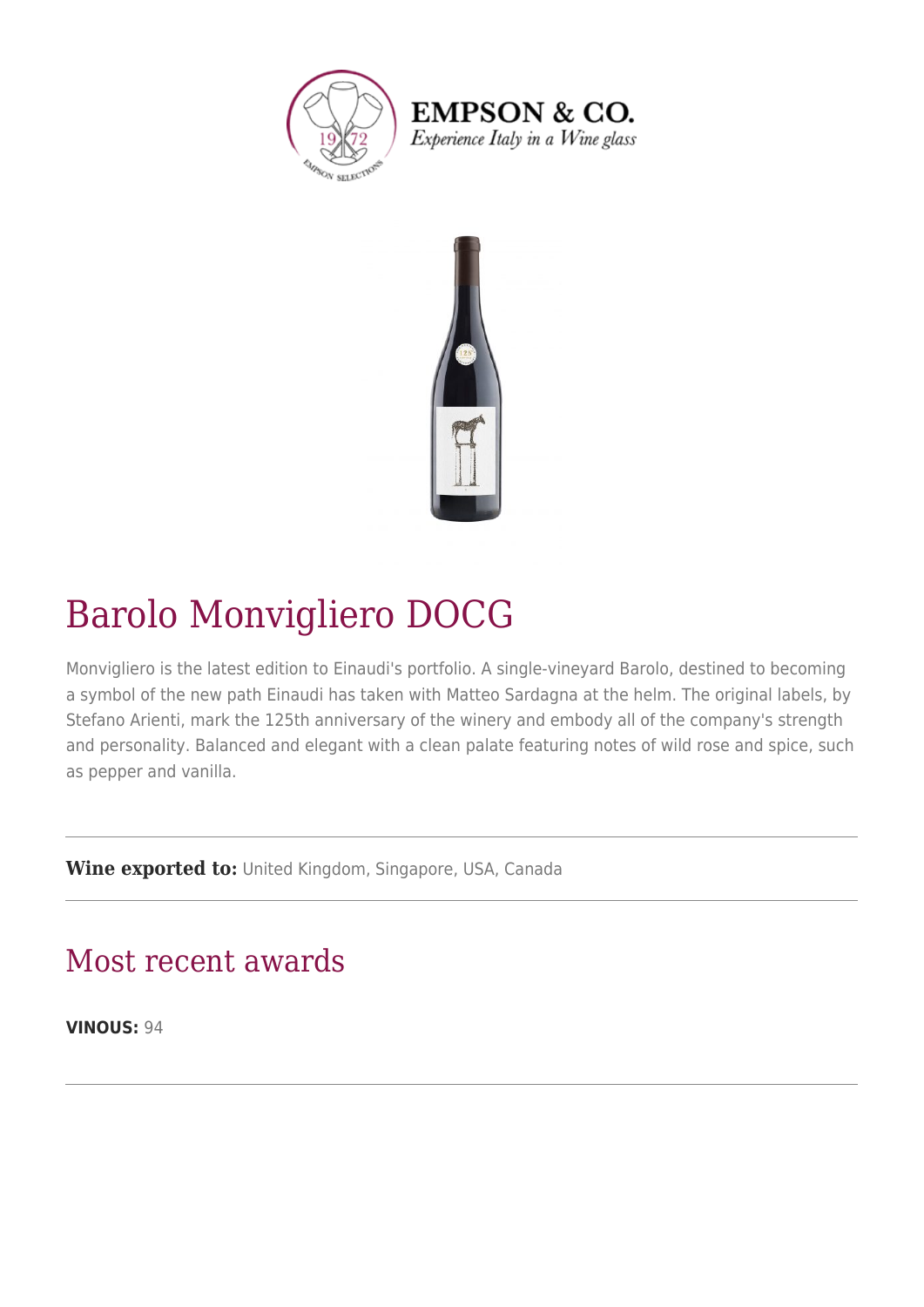#### Winemaking and Aging

| <b>Grape Varieties:</b>  | 100% Nebbiolo |
|--------------------------|---------------|
| Fermentation container:  | conc          |
| Maceration technique:    | Traditional   |
| Length of maceration:    | 15-20 days    |
| Malolactic fermentation: | Yes           |
| Aging containers:        | Oak barrels   |
| Type of oak:             | French        |
| Aging before bottling:   | 24-36 months  |
| Closure:                 | Cork          |

# <sup>1</sup>9 Vineyard

| Organic:                              | No                                                              |
|---------------------------------------|-----------------------------------------------------------------|
| Vineyard location:                    | Near Verduno                                                    |
| Soil composition:                     | White marl of Sant'Agata (30% Sand, 55% Clay,<br>15% limestone) |
| Vine training:                        | Guyot                                                           |
| Altitude:                             | 380 meters (1246 feet above sea level)                          |
| Vine density:                         | 5,000 plants per hectare                                        |
| Years planted:                        | 1969-1979                                                       |
| Time of harvest:                      | Mid-October                                                     |
| vintage of this wine:                 | 2018                                                            |
| Total yearly production (in bottles): | 9,000-10,000 bottles                                            |